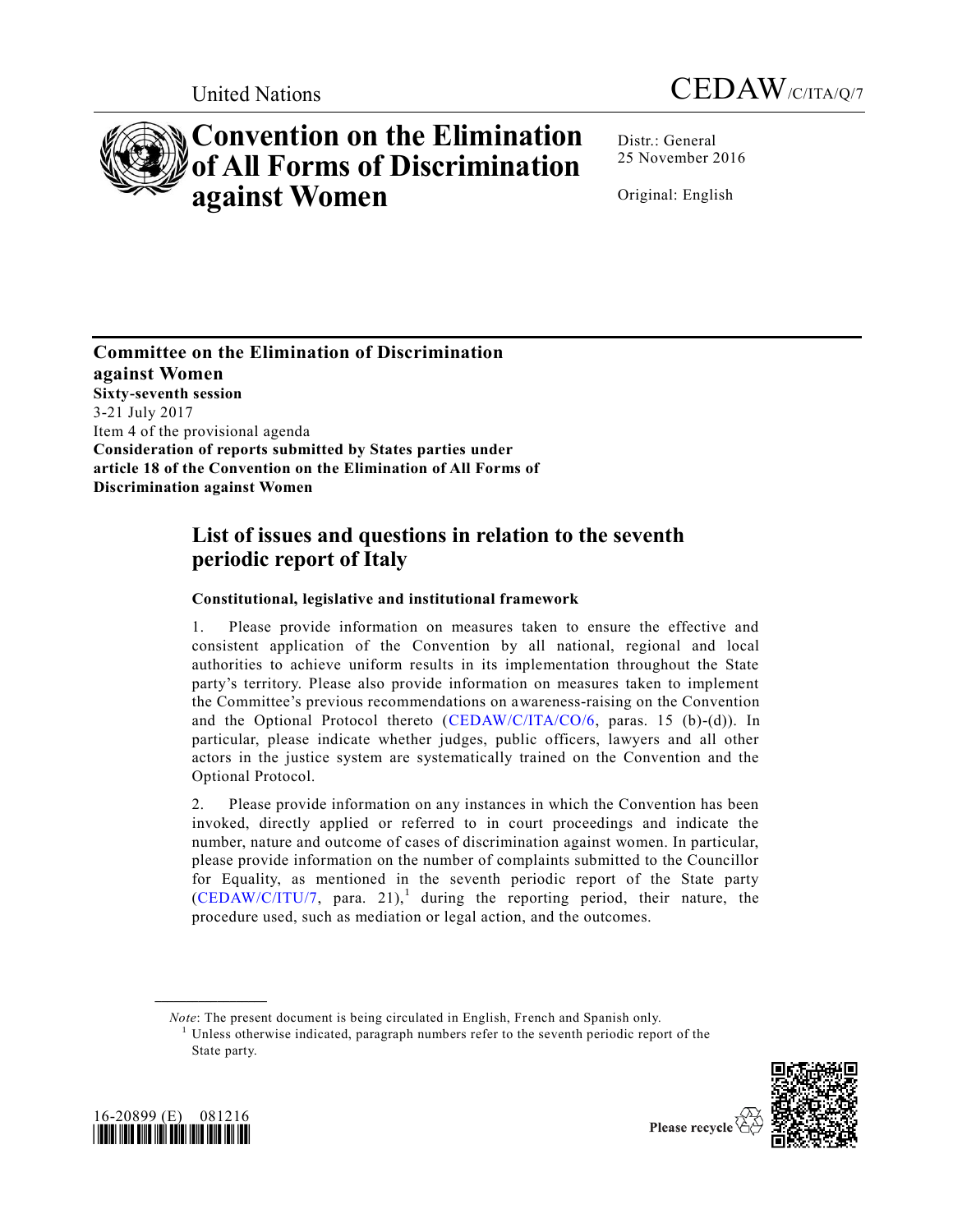#### **National machinery for the advancement of women**

3. Please provide information on the proportion of the national budget allocated to the national machinery for the advancement of women and on efforts to ensure that gender mainstreaming is consistently applied in the development and implementation of all laws, regulations and programmes in all ministries and decentralized government and legislative structures, including through effective monitoring and accountability mechanisms. In this context, please provide information on gender mainstreaming policies implemented through the Europe an Social Fund and the European Regional Development Fund and a systematic collaboration with the regions (para. 7). Please indicate whether measures have been taken to introduce a gender budgeting approach. Please provide information about the progress made towards establishing an independent national human rights institution in accordance with the principles relating to the status of national institutions for the promotion and protection of human rights (the Paris Principles), with competencies on issues relating to gender equality and women's rights. In addition to the ad hoc mechanisms for dialogue and cooperation with civil society (para. 24), please indicate what steps have been taken to establish a permanent mechanism for such consultations.

#### **Temporary special measures**

4. Please provide information on efforts to familiarize all relevant officials with the concept of temporary special measures according to article 4 (1) of the Convention and the results obtained during the reporting period through such measures. Please also indicate how temporary special measures have been applied in areas other than participation in political and public life and what such measures are planned for the future.

#### **Stereotypes and harmful practices**

5. In accordance with the Committee's follow-up letter of 8 April 2014, please provide updated information on steps taken to address the priority concerns expressed by the Committee in its previous concluding observations [\(CEDAW/C/ITA/CO/6,](http://undocs.org/CEDAW/C/ITA/CO/6) para. 23) that the Committee considered either to not have been implemented or to have been implemented only partially or in regard to which it considered that it did not receive sufficient information. Please provide information on the specific initiatives to eliminate patriarchal stereotypes in the education system, including the revision of textbooks (para. 40), on the results of the work of the group of experts on language and gender (ibid.) and on the impact of measures taken to address stereotypical and sexist attitudes in the media and the advertising industry. Please indicate how Fertility Day is deemed compatible with efforts to combat gender stereotypes, given that it emphasizes fertility, thus presenting women exclusively as mothers and ignoring the socioeconomic obstacles to having children, such as unemployment, a lack of measures to reconcile family and professional activities and discrimination against women in the labour market. Please also indicate what measures have been taken to fully implement legislation prohibiting female genital mutilation among migrant women and provide data on the prosecution of perpetrators since 2012, as well as data on child marriage among migrant communities and Roma and Sinti girls.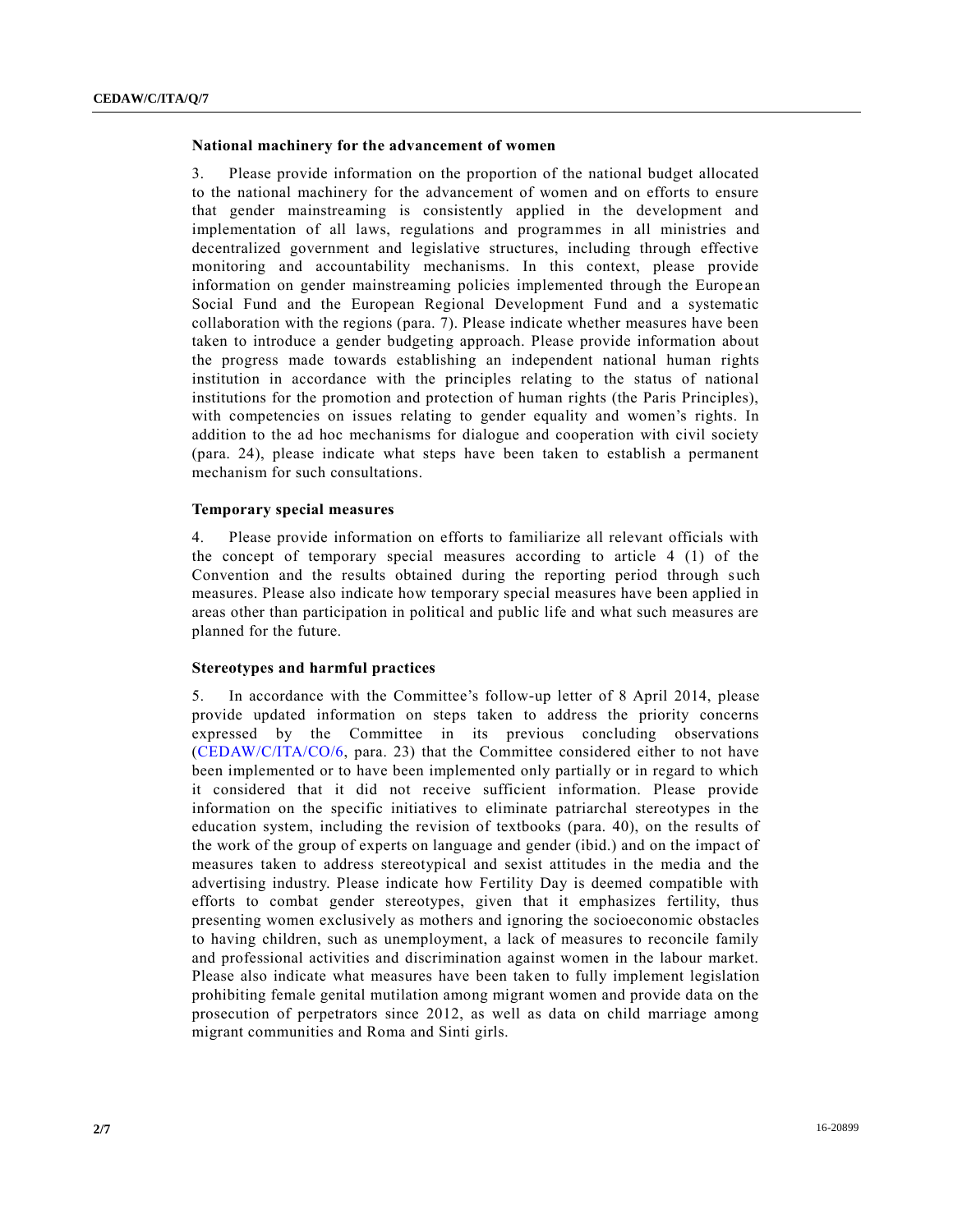#### **Violence against women**

6. In accordance with the Committee's follow-up letter of 8 April 2014, please provide updated information on steps taken to address the priority concerns expressed by the Committee in its previous concluding observations [\(CEDAW/C/ITA/CO/6,](http://undocs.org/CEDAW/C/ITA/CO/6) para. 27) that the Committee considered either to not have been implemented or to have been implemented only partially or in regard to which it considered that it did not receive sufficient information. Please indicate whether the State party plans to adopt a comprehensive law on violence against women. Please provide information on the results attained under the extraordinary action plan on sexual and gender-based violence approved in May 2015 (para. 47). Please indicate what measures have been taken to include in curricula, at all levels of the education system, a specific focus on the ideological and structural factors underpinning violence against women and on the consequences of gender-based violence and gender discrimination, as well as international norms promoting women's rights and countering violence against women. Please also indicate what measures have been taken to ensure sufficient and sustainable funding for shelters for women who are victims of violence and their operation according to international and national human rights standards. Please indicate whether measures have been taken to ensure that family mediation and shared custody are not applied in cases of violence against women.

7. Please provide information on the measures taken between 2011 and 2015 and on the national plan on violence against women adopted in 2015, including human, technical and financial resources allocated for their implementation and the mechanism for their coordination. Please indicate whether impact assessments have been carried out at the national, regional and municipal levels for the measures taken during the reporting period, their results and how those results influenced the national plan. Please also indicate the current status of its implementation. Please provide information on measures taken to ensure that migrant women in irregular situations who are victims of violence can turn to the judiciary and law enforcement agencies without fear of being reported to immigration authorities and deported. Please also provide statistical data on residence permits granted to victims of domestic violence under article 18 of Legislative Decree No. 286/1998 (national immigration legislation) (para. 63).

#### **Trafficking and exploitation of prostitution**

8. Please indicate whether the national action plan on trafficking in persons (para. 66) has been adopted and provide information on its content and the resources allocated for its implementation. Please also indicate whether the State party plans to establish a comprehensive and harmonized system for collecting statistical data. Please provide information on the measures taken to facilitate rapid and accurate identification of victims of all forms of trafficking in persons, including the allocation of resources for such measures. Please indicate what measures have been taken to ensure sufficient and sustainable funding for civil society organizations providing fundamental services for rehabilitating and reintegrating victims of trafficking throughout the State party.

9. Please provide information on any measures taken to protect female asylum seekers, in particular unaccompanied girls, from being trapped in or forced into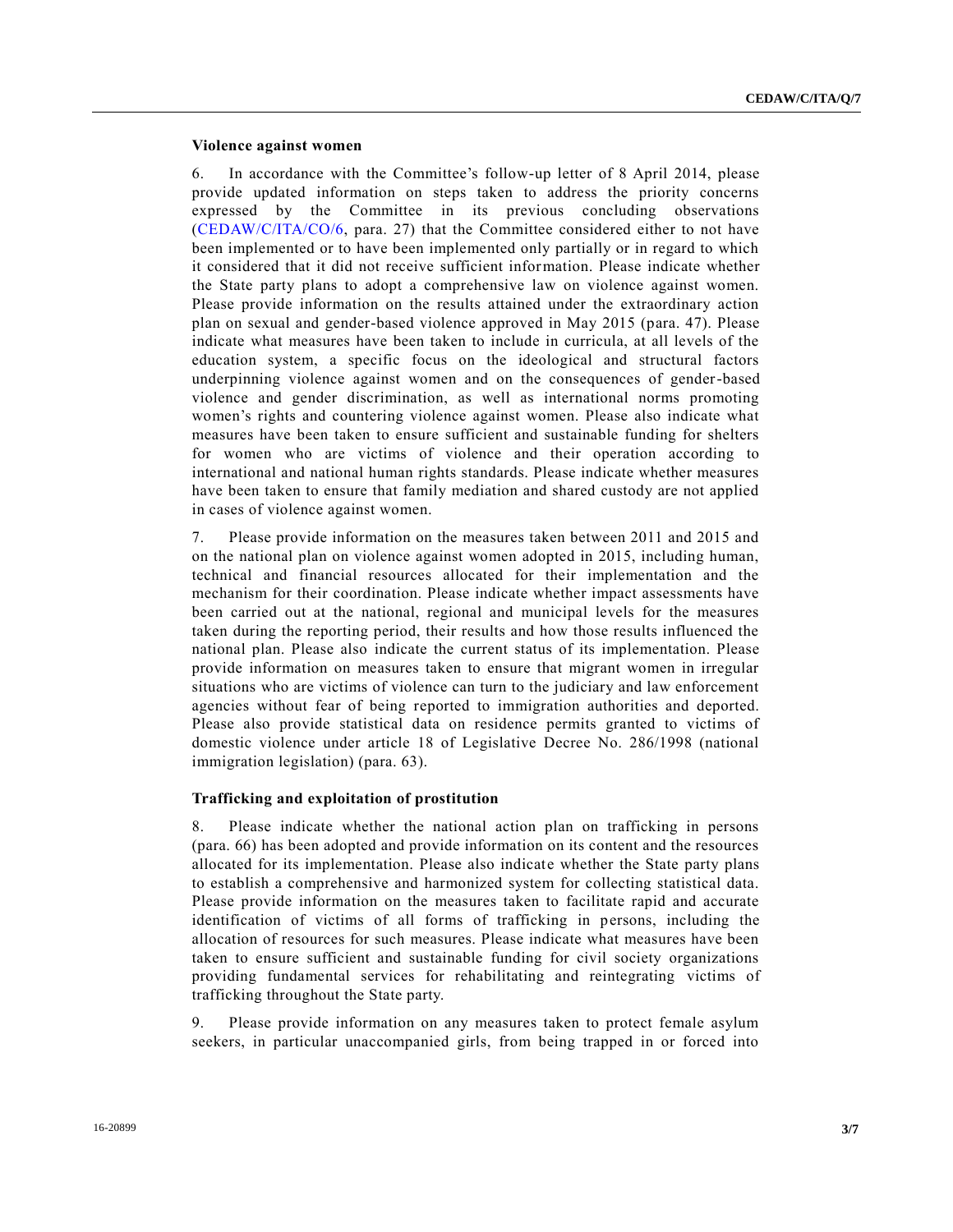prostitution, and to provide victims with comprehensive support services. Please also provide information on programmes and strategies developed at the regional and municipal levels for preventing women from entering prostitution and for supporting, advising and encouraging those who wish to leave prostitution. In addition, please provide updated data on women engaged in prostitution. Please indicate whether measures have been taken to reduce the demand for prostitution.

#### **Participation in political and public life**

10. Please indicate whether the draft bill A.C.2613 aimed at overcoming the parliamentary perfect bicameralism was adopted and provide the final wording of the articles relating to gender balance (para. 82). Please provide information on the increase in the participation of women in elected assemblies and political offices at all levels following the adoption of the legislative measures listed in paragraph 29. Penalties for not meeting gender quota obligations by State-owned companies under Presidential Decree No. 251/2012 are described in paragraphs 30 and 31. Please provide statistical data on the penalties applied to date. Please indicate the results of the "Gender quotas" awareness-raising campaign (para. 34). Please provide data for 2015 on the representation of women in diplomacy, the police and senior management in the public sector and among legislators and senior officials (para. 85). Please provide updated statistical data on the participation of women in decision-making bodies since 2012, including information on the participation of women from an immigrant background.

#### **Education**

11. Please indicate whether the main reason why women's attainment of higher levels of education does not translate into their improved chances of employment (paras. 93-94) is due to stereotyped choices at the secondary and tertiary levels of education. If it is, please indicate what measures have been taken to address this. Please provide information on the results achieved through the measures to eliminate gender stereotypes in school materials, programmes and teaching, including with regard to combating tolerance of gender-based violence (para. 40). Please indicate whether age-appropriate education on sexual and reproductive health and rights and responsible sexual behaviour is available in every school at all levels of education or if each school decides whether to provide it. Please indicate whether the drop-out rate of Roma girls has decreased following the measures described in paragraphs 98 and 99 and provide statistical data on this phenomenon.

#### **Employment and economic empowerment**

12. Please provide statistical data on the sanctions applied to date under Act No. 92/2012 on provisions on the reform of the labour market to combat so-called "blank resignations" (para. 102). Please provide information on the rationalization of gender equality-related bodies and positive action procedures within the labour sector as envisaged under Legislative Decree No. 80/2015 (para. 104). Please provide comparative statistical data on parental leave, following the measures described in paragraphs 103 and 105. Please provide updated information on progress made in increasing the number of children in formal childcare since the submission of the report (para. 109) and on the results of the monitoring of Act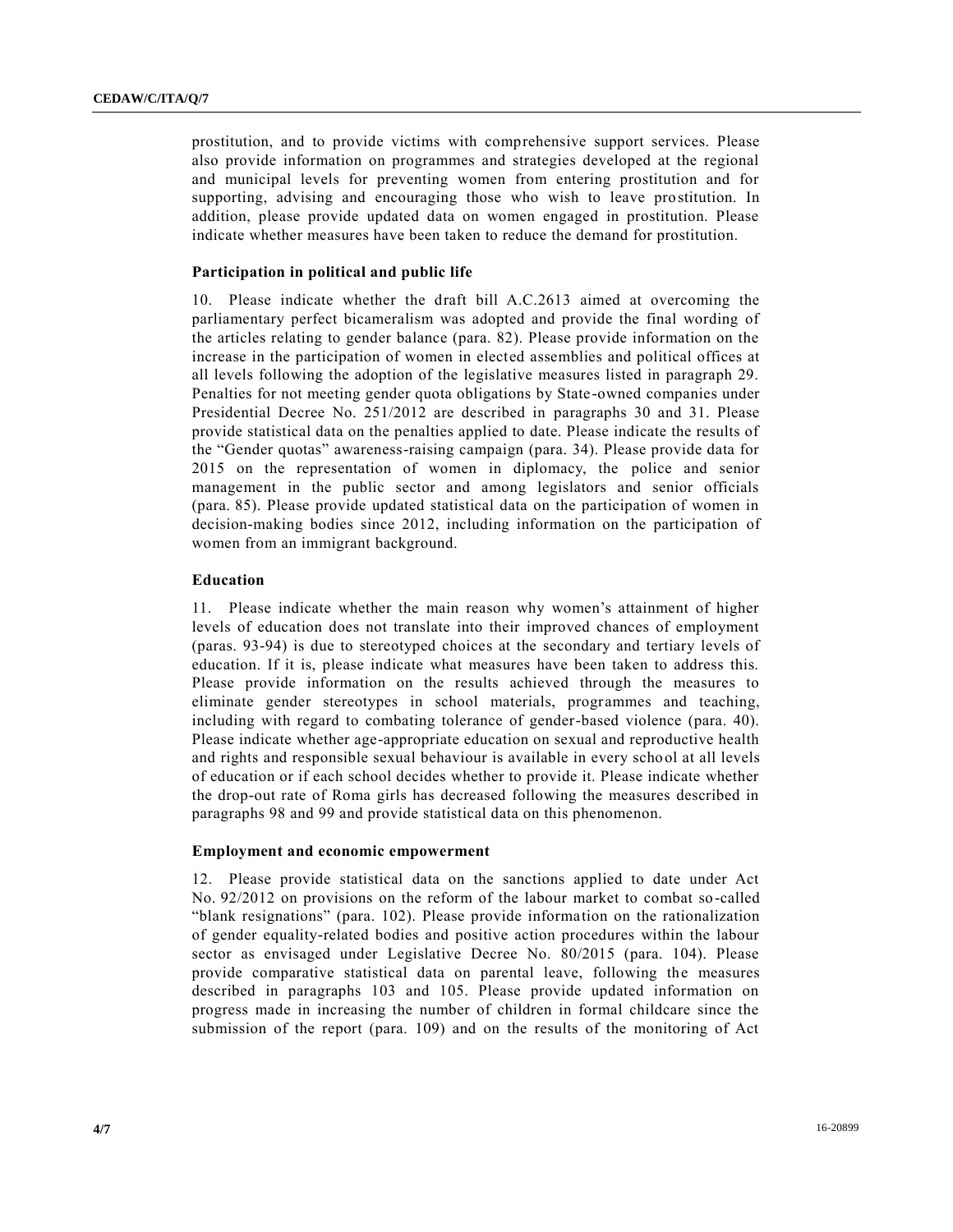No. 92/2012 and subsequent measures taken on the basis of those results (para. 129).

13. Please indicate what results have been achieved by supporting women-led start-ups and new investments and helping women when encountering difficulties conducting business (para. 131) and through the "Women mean business and economic growth" project (para. 33). It is indicated that the gap between men and women recipients of earned income has remained large and stable since 2008 (para. 137), notwithstanding various measures taken. Please indicate how the State party envisages changing this situation. Please provide information on steps taken towards developing and applying job evaluation systems on the basis of gendersensitive criteria and collecting sex-disaggregated data on the type and extent of wage differentials.

14. Please provide information on policy measures, including temporary special measures, taken to better integrate immigrant women and women with disabilities into the labour market. Please provide information on the employment rate for women with disabilities. Please indicate what measures have been taken to ensure that women are not disproportionally affected by the economic difficulties in the State party. In view of the huge difference in the amount of pensions ( annex, table II), please indicate what measures are being taken to ensure the social protection of unemployed women, women having interruptions in their careers and women working part-time and/or receiving low salaries.

#### **Health**

15. It is indicated that, in the south of the State party, fewer than 50 per cent of women in the targeted age category, compared with almost 90 per cent in the centrenorth, participate in mammography-screening programmes (para. 142). Please provide information on measures taken to bring the participation rate in the south to the same level as that in the centre-north. Please provide statistical data on HIV infection rates among women, disaggregated by age and indicate whether resources for the prevention of infection among women have increased over time. Please also provide information on measures taken to ensure the provision of gender-sensitive health services and preventive health care for women affected by HIV/AIDS in prisons and on preventive measures and specialized health-care services and treatment for immigrant women living with HIV/AIDS.

16. Please indicate whether there has been a move towards the privatization of health-care services and, if there has, whether any measures have been taken to ensure that this does not result in a decrease in prevention and care services, including family planning counselling, especially for women in vulnerable situations. Please also provide information on funding allocated to guarantee universal access to health services throughout the State party and the essential level of assistance.

17. It is indicated that abortion is practised at 64 per cent of the available facilities throughout the country, with good coverage, except the two smallest regions (para. 145). The Committee received information that a large number of doctors refuse to perform abortions on the grounds of "conscience", on average 60 per cent and, in some parts of the State party, especially in the south, up to 93 per cent. In the light of this, please provide information on measures taken to ensure that all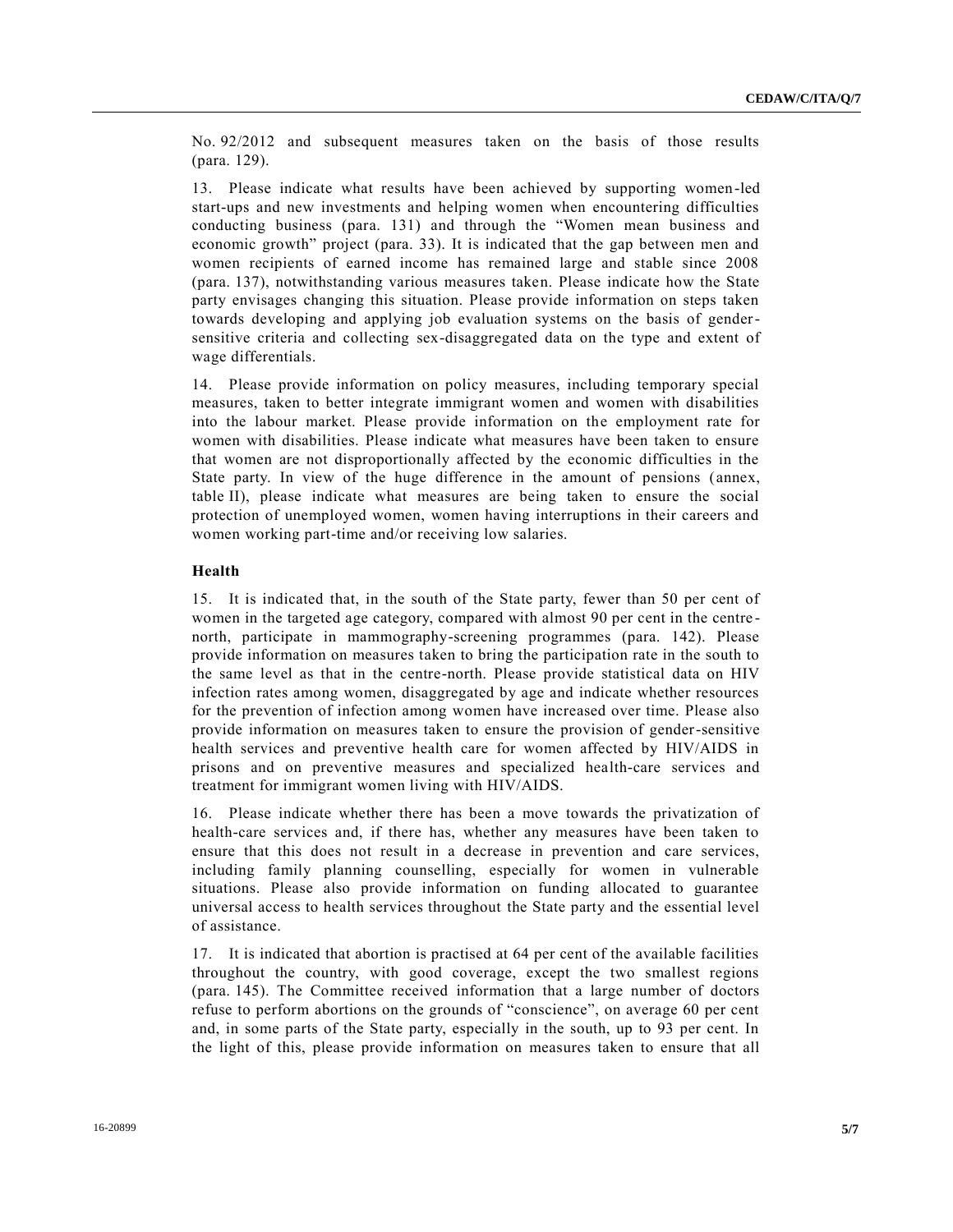women have access to abortion services and that doctors or hospitals practising conscientious objection are obliged to promptly provide information on where abortion services can be obtained so that the practice of conscientious objection does not result in delaying access to abortion services beyond the time for legal abortion. Please indicate whether a regulatory framework for and a monitoring mechanism of the practice of conscientious objection by health professionals exists and what measures have been taken to ensure that conscientious objection remains a personal decision rather than an institutionalized practice. Please indicate the extent to which new contraception methods are included in the coverage of the national health insurance and whether emergency contraception is available without prescription.

#### **Disadvantaged groups of women**

18. Please provide data on the economic and social situation of rural women, including migrant rural women, and information about their access to social and health services, free legal aid for rural women who are victims of discrimination and any special measures adopted to ensure that rural women participate in the development of policies that affect them. Please provide informa tion on the results of studies conducted on discrimination against Roma, immigrant, refugee, asylumseeking and older women, as well as statistical data on their employment, education, health situation and all forms of violence that they may experience and measures taken on the basis of these results and data.

19. Please indicate whether sexual and reproductive health services and information, including emergency contraception or abortion services, maternal health care, prenatal care and psychological support and counselling, are proactively offered to and provided for asylum-seeking women immediately upon arrival, by female doctors when requested. Please provide information on measures taken to ensure that asylum-seeking survivors of rape who arrive in the State party in their third or fourth month of pregnancy are not prohibited or prevented from undergoing abortion.

20. Please indicate measures taken to ensure that refugee claimants and migrants in irregular situations, especially women and girls, are detained only as a measure of last resort and for a reasonable period. Please also provide updated statistical data, disaggregated by sex and geographical location, on refugees and asylum seekers, the number of facilities available to them and the quality of those facilities, as well as information on asylum claims based on gender-related persecution. Please also supply information on whether training and guidelines are provided to law enforcement officials and border guards on how to deal with gender-related persecution and provide protection to refugee and asylum-seeking women and girls.

21. Please indicate whether measures, including temporary special measures, are contemplated to develop and implement programmes for women and girls with disabilities, including migrant and refugee women and girls with disabilities, to eliminate discrimination in all areas of life. Please indicate whether any steps have been taken to adopt a comprehensive and effective strategy, with adequate funding, to ensure that women and girls with disabilities are effectively protected against violence in all public and private settings. Please also provide information on measures taken to systematically collect data and statistics on the situation of